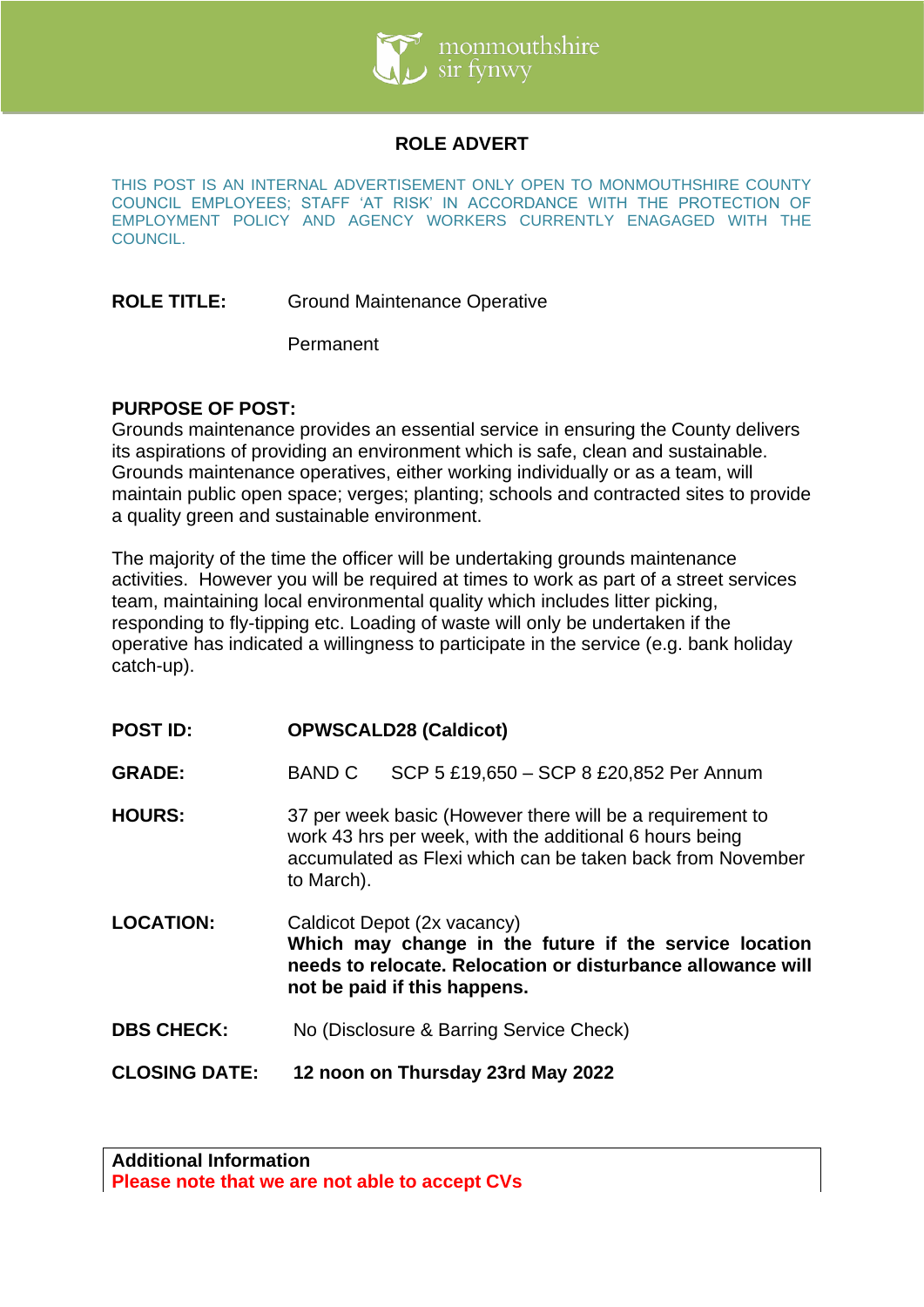

**To apply for this post please complete the online application form which can be found on the following page:**

**<https://www.monmouthshire.gov.uk/jobs-employment/>**

Applications may be submitted in Welsh, and that an application submitted in Welsh will not be treated less favourably than an application submitted in English.

All posts are open to job-share unless stated otherwise.

Monmouthshire County Council is:-

- an equal opportunities employer and welcomes applications from all sections of the community.
- a disability confident committed employer.
- an Armed Forces friendly employer.
- Autism aware and committed to removing barriers to employment
- committed to supporting young people who leave our care to access new opportunities and gain experience.

**Should you require any further information regarding this post, please contact: Nigel Leaworthy Operations Manager Tel: 07836 619465**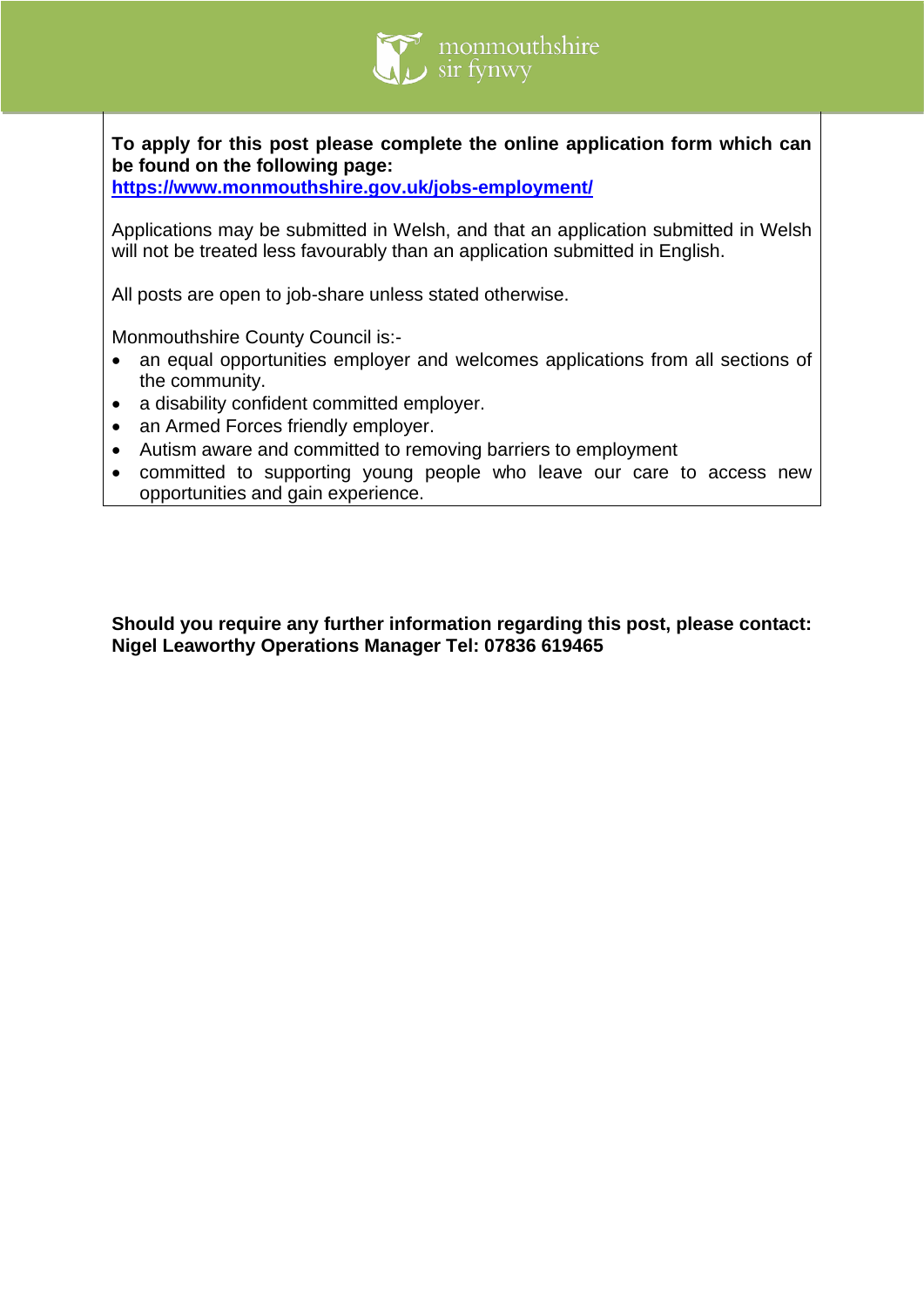

### **ROLE PROFILE**

- **ROLE TITLE: Ground Maintenance Operative**  PERMANENT **POST ID: OPWSCALD28 (Caldicot) GRADE:** BAND C SCP 5 £19,650 – SCP 8 £20,852 **HOURS:** 37 per week basic (However there will be a requirement to work 43 hrs per week, with the additional 6 hours being accumulated as Flexi which can be taken back from November to March). **WORK PATTERN:** Monday to Friday (see above)
- **LOCATION:** Caldicot Depot (x 2 vacancy)

Which may change in the future if the service location needs to relocate. Relocation or disturbance allowance will not be paid if this happens.

#### **DISCLOSURE AND BARRING SERVICE (DBS) CHECK:**

Appointment to this post is exempt from Rehabilitation of Offenders Act and is subject to the following DBS check (Please specify level of check):

(a) No DBS Required for this post

**RESPONSIBLE TO:** Area Supervisor

#### **WELSH LANGUAGE ASSESSMENT:**

(b) Welsh language skills are desirable;

#### **Ground and Cleansing…..Who are we?**

The Grounds and Cleansing Section forms part of the Neighbourhood Services Department which includes some of the most high profile services that the Council provides – Recycling & Waste, Street Cleaning, Cleansing and Grounds Maintenance.

#### **SAFEGUARDING:**

Child and Adult Safeguarding are key priorities for the Council. We aim to support children and adults at risk to be as safe as they can and to fulfil their potential. All Council employees and volunteers are responsible for playing their part in the well-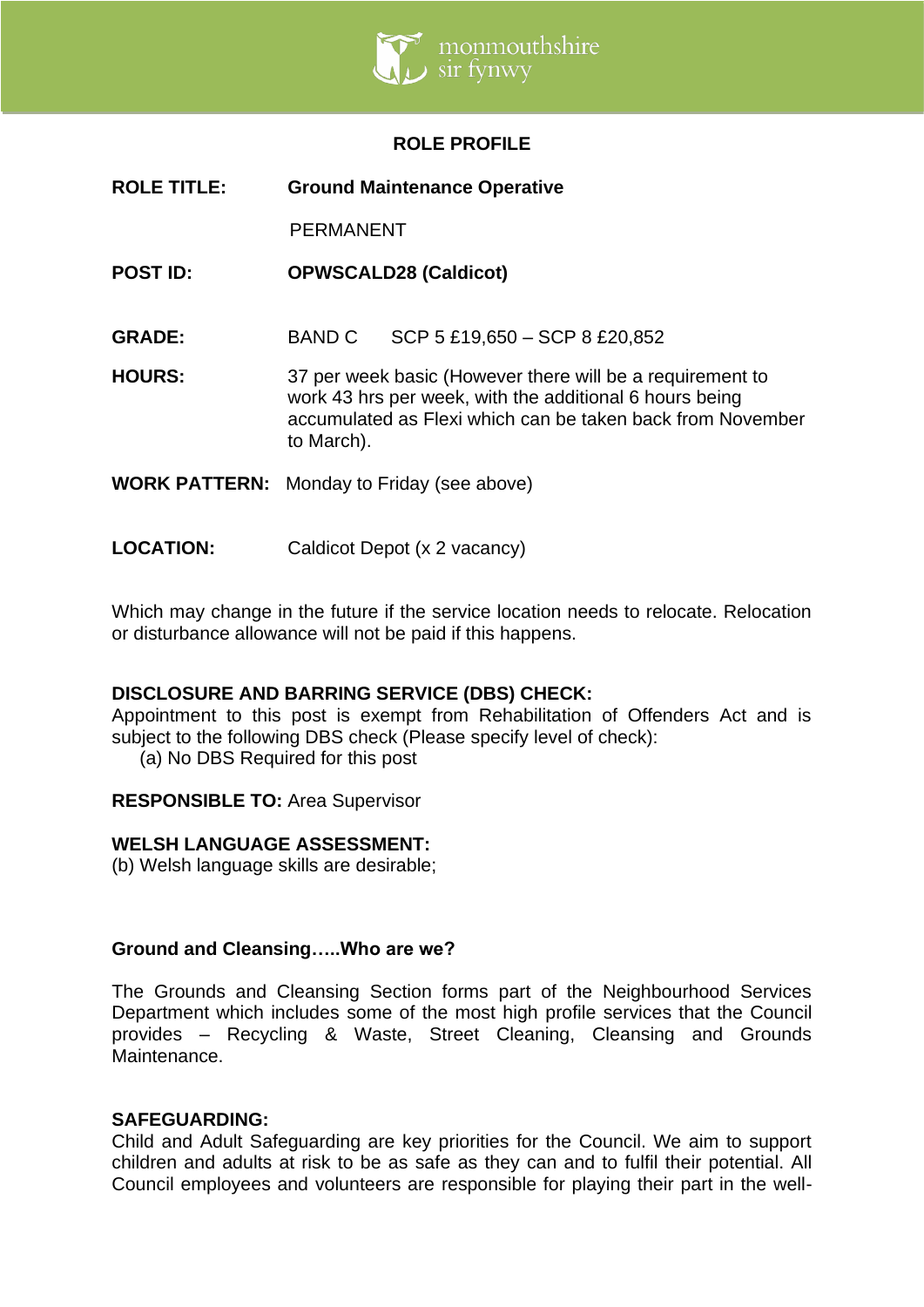

being, safety and protection of children and adults at risk. All employees and volunteers will be trained to the appropriate level of safeguarding and have a duty to fulfil their personal responsibilities for safeguarding.

### **Our Purpose:-**

"To provide a safe, clean & sustainable environment".

Specific to the Commercial and Operations section we want:

- Our residents to have an environment which is safe, clean and sustainable. Specifically we will undertake to keep streets and green spaces clean and tidy whilst ensuring we are able to maintain in the most sustainable manner available to us, creating a sense of pride and safety in our communities.
- To work and support our residents as they become more sustainable and reduce their impact on the environment. We will do this by depositing less into landfill and recycling as much as is possible.
- To promote the creation of our Pollinator Policy and to establish more environmentally sustainable habitats on land owned and maintained by us.
- To provide a high quality, after cost effective service on behalf of the council for our external clients, whilst ensuring financial benefit to the council.
- To have a more flexible and multi trained workforce.
- To provide all our staff with the level of training that would be expected from us in addition to help promote personal improvement and personal development.

# **The Purpose of this Role:-**

Grounds maintenance provides an essential service in ensuring the County delivers its aspirations of providing an environment which is safe, clean and sustainable. Grounds maintenance operatives, either working individually or as a team, will maintain public open space; verges; planting; schools and contracted sites to provide a quality green and sustainable environment.

The majority of the time the officer will be undertaking grounds maintenance activities. However you will be required at times to work as part of a street services team, maintaining local environmental quality which includes litter picking, responding to fly-tipping etc. Loading of waste will only be undertaken if the operative has indicated a willingness to participate in the service (e.g. bank holiday catch-up).

#### **Expectation and Outcomes of this Role:-**

This role will actively support the organisation in shaping the culture and workforce of Monmouthshire.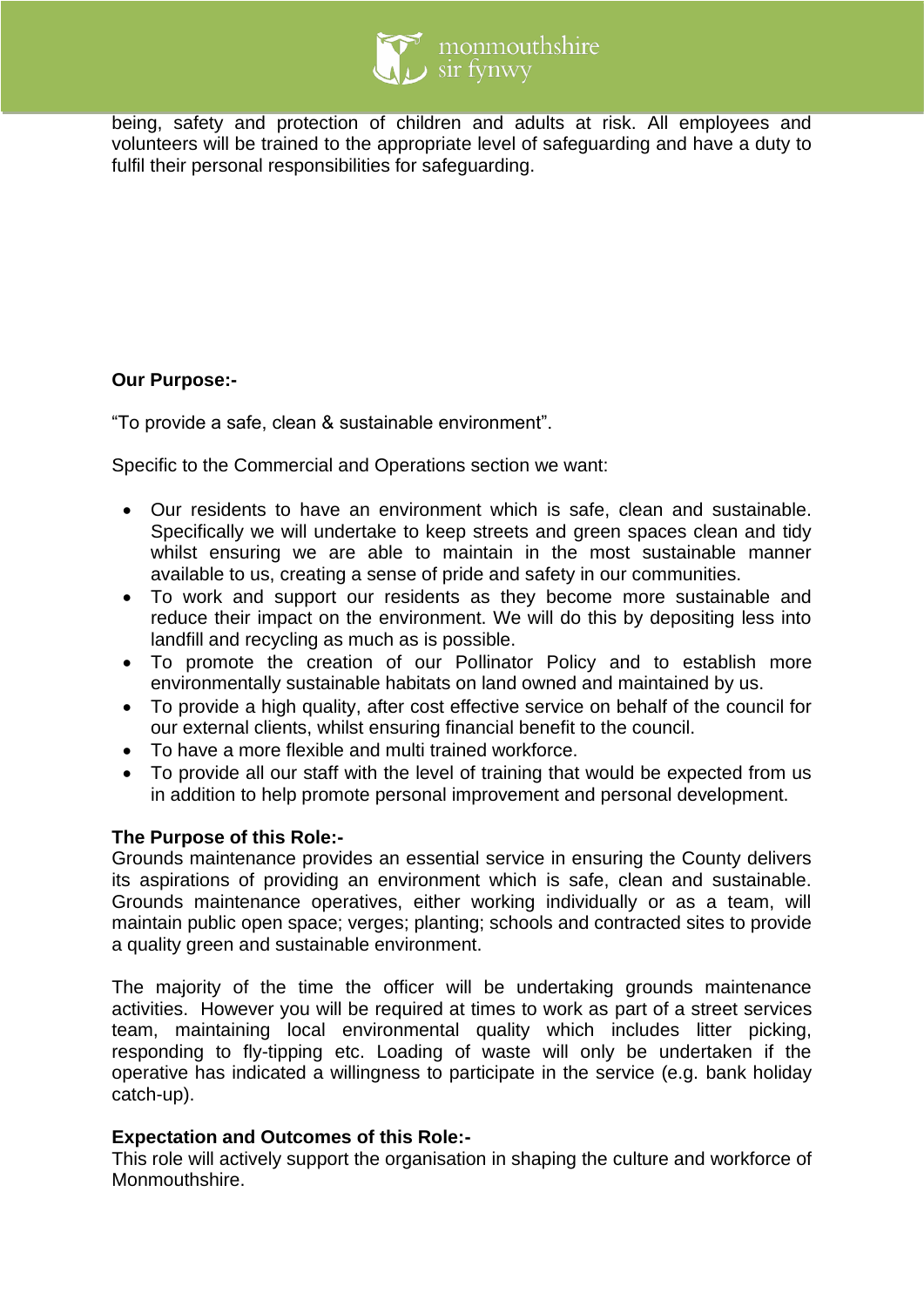

You will be required to:-

- Maintain Safe Working Practices for self and others in accordance with the Council's Safe Working Practices and Health and Safety Policy
- Comply with the relevant legislation in relation to Health and Safety
- Carry out your role in a polite and orderly manner
- Undertake other duties commensurate with the grade of post if the relevant training has been provided.
- Clean and current driving licence (and HGV licence if applicable)
- Undertake any training that is required to undertake your role safely and effectively.
- Abide by the principles and practices of Equal Opportunities as laid down within the Council's Equal Opportunities Policy.
- Work within the Annualised hour's scheme: working 43 hours per week from mid-March through to October and 37 hours per week November to March. Hours accumulated to be taken as leave between November and March.
- Work outside normal working hours:

➢

- ➢ Responding to emergencies (including evenings, weekends and bank holidays):- staff will be expected to be able to assist the Council in its response to emergencies on instruction from management. This includes instances such as flooding (sandbagging), snow (town centre clearances), storms (tree removal). Staff would be placed on a standby rota.
- ➢ Scheduling for working standby on bank holidays, weekends etc. will be based on principles of fairness and equality with single status agreement applying.

#### **Your responsibilities are to:-**

- Grass cutting activities using both hand held and ride on equipment to open spaces, schools etc.
- Assist with grave digging and cemetery related tasks wyhen suitable training has been prided, eg machine operator, maual handling.
- To maintain horticultural features inclusive of shrub bed and areas of annual bedding.
- To carry out the marking and maintenance of various sports facilities.
- To undertake landscaping of open spaces.
- Arboriculture work.
- To empty litter bins and to carry out litter picking to open spaces, verges and hard surfaces (reactive or proactive/scheduled).
- Respond to fly-tipping service requests ensuring the correct process is followed for evidence collation.
- To ensure that vehicles are kept clean and that daily safety inspections are carried out.
- To ensure that all plant and machinery is used in accordance with manufactures advice and instruction.
- To carry out other duties and works to provide services for the Authority and commensurate with the terms and conditions .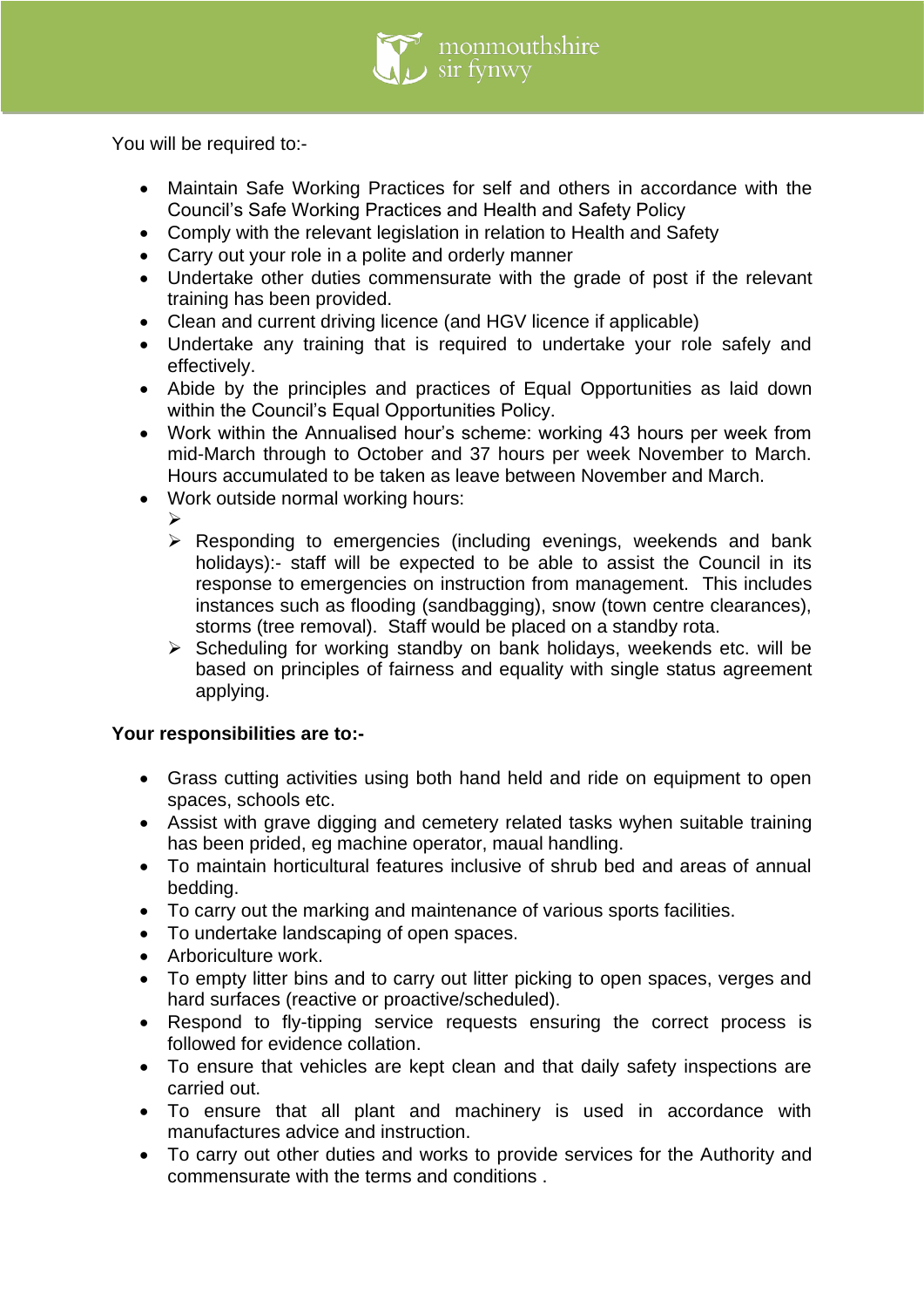

- Responding to fly-tipping service requests ensuring the correct process is followed for evidence collation .
- Collect waste:-
	- $\triangleright$  Bank holiday rota but only when the operative has indicated a willingness to be included in the rota for Waste.
	- ➢ Normal working day:- only when staff shortages are at such a level that there is no alternative and all other appropriate means to ensure cover have been exhausted.
- To abide by all Health and Safety legislation and codes of practice to ensure your own safety and that of your colleagues
- To abide by the principles and practice of equal opportunity as laid down in the Council's Equal Opportunity Policy.
- •

#### **Here's what we can provide you with:-**

- Relevant training that will enable you to carry out your duties safely and effectively.
- Equipment and clothing that will enable you to carry out your duties safely.
- We will aspire to decrease or replace the paper forms of instruction and communication and provide you with more electronic means of communication e.g. The Connected Person, access to Monmouthshire Hub.
- We can provide you with the opportunity to be part of a new flexible team which wants to deliver excellent services to our customers, whether they are residents of Monmouthshire or External Clients who pay for our services.

#### **What else you need to know…..Our Values:**

Our purpose is underpinned by a clear sense of who we are as an organisation. We expect people who work with us to share a strong value set and expect that these are evident in the ways in which we work and engage with our communities.

- Teamwork: We will work with you and our partners to support and inspire everyone to get involved. We will make the best of the ideas, and resources available to make sure we do the things that most positively impact our people and places.
- Openness: We are open and honest. People have the chance to be involved and tell us what matters.
- Flexibility: We are flexible, enabling delivery of the most effective and efficient services. This means a genuine commitment to working with everyone to embrace new ways of working.
- Fairness: We provide opportunities for people and communities to thrive. We will always try to treat everyone fairly and consistently.
- Kindness: We will show kindness to all those we work with, putting the importance of relationships and the connections we have with one another at the heart of all interactions.

This role will work with Monmouthshire to achieve these.

#### **In addition:**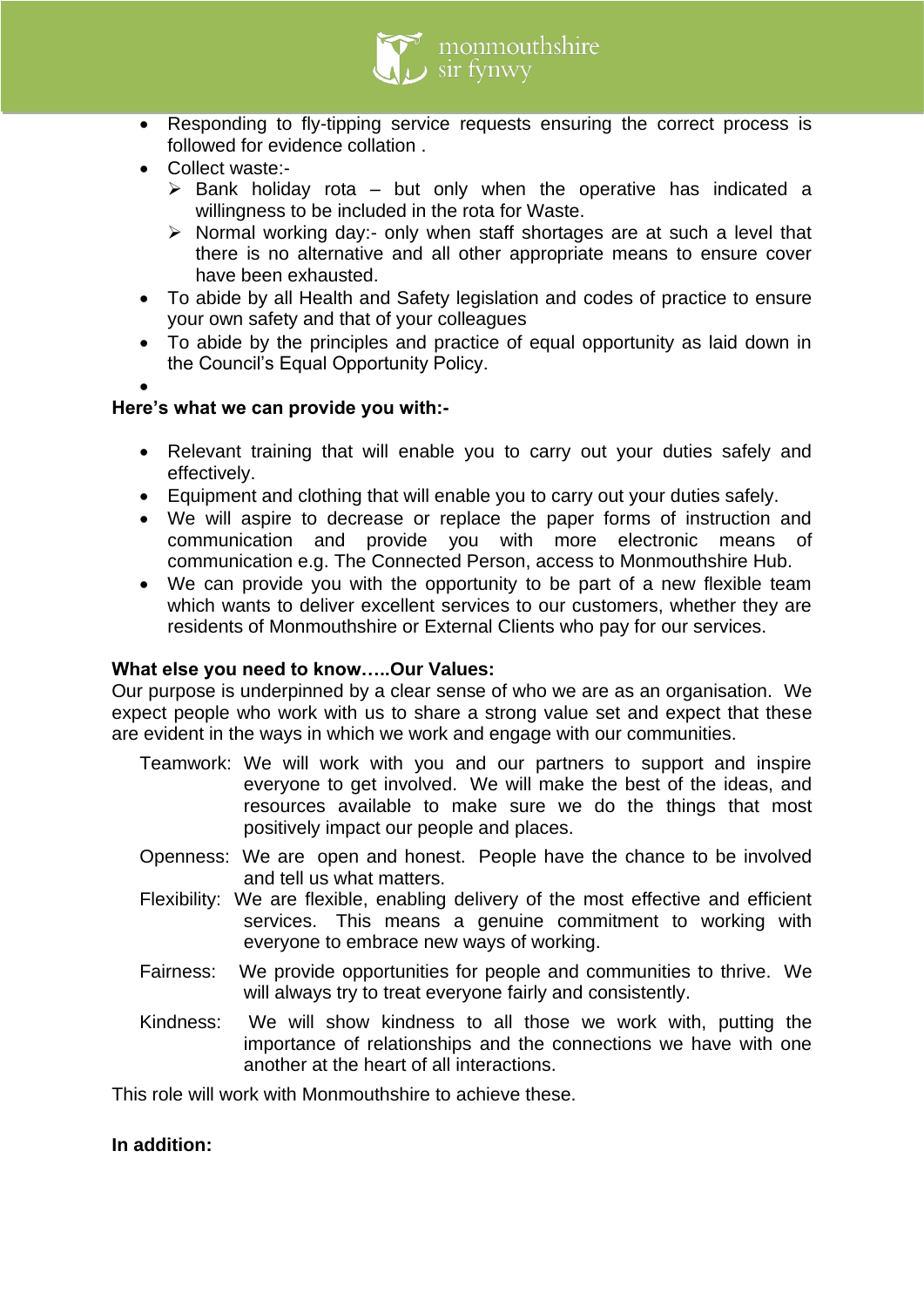

All employees are responsible for ensuring that they act at all times in a way that is consistent with Monmouthshire's Equal Opportunities Policy in their own area of responsibility and in their general conduct.

The authority operates a Smoke Free Workplace Policy which all employees are required to abide to.

# **Person Specification**

### **How will we know if you are the right person for the role? As the successful candidate you will have demonstrated:-**

- Hold a clean driving licence.
- Have related experience within a similar environment as described within this role.
- Have a good understanding of Health and Safety issues plus the ability to abide by the Authority's agreed policies and procedures.
- Have experience and be able to work as part of a team.
- Are able to work without close supervision.
- Be able to self-motivate.
- Have pride in the quality of your work to ensure a quality service is provided.
- Good communication skills.
- Have a willingness to undertake any relevant training.
- Flexible and able to work outside the core hours to meet the needs of the service when required, including covering Bank Holidays.
- Welsh Desirable.

**Should you require any further information regarding this post, please contact: Nigel Leaworthy Operations Manager Tel: 07836 619465**

**Closing Date: 12 Noon Thursday 23rd May 2022**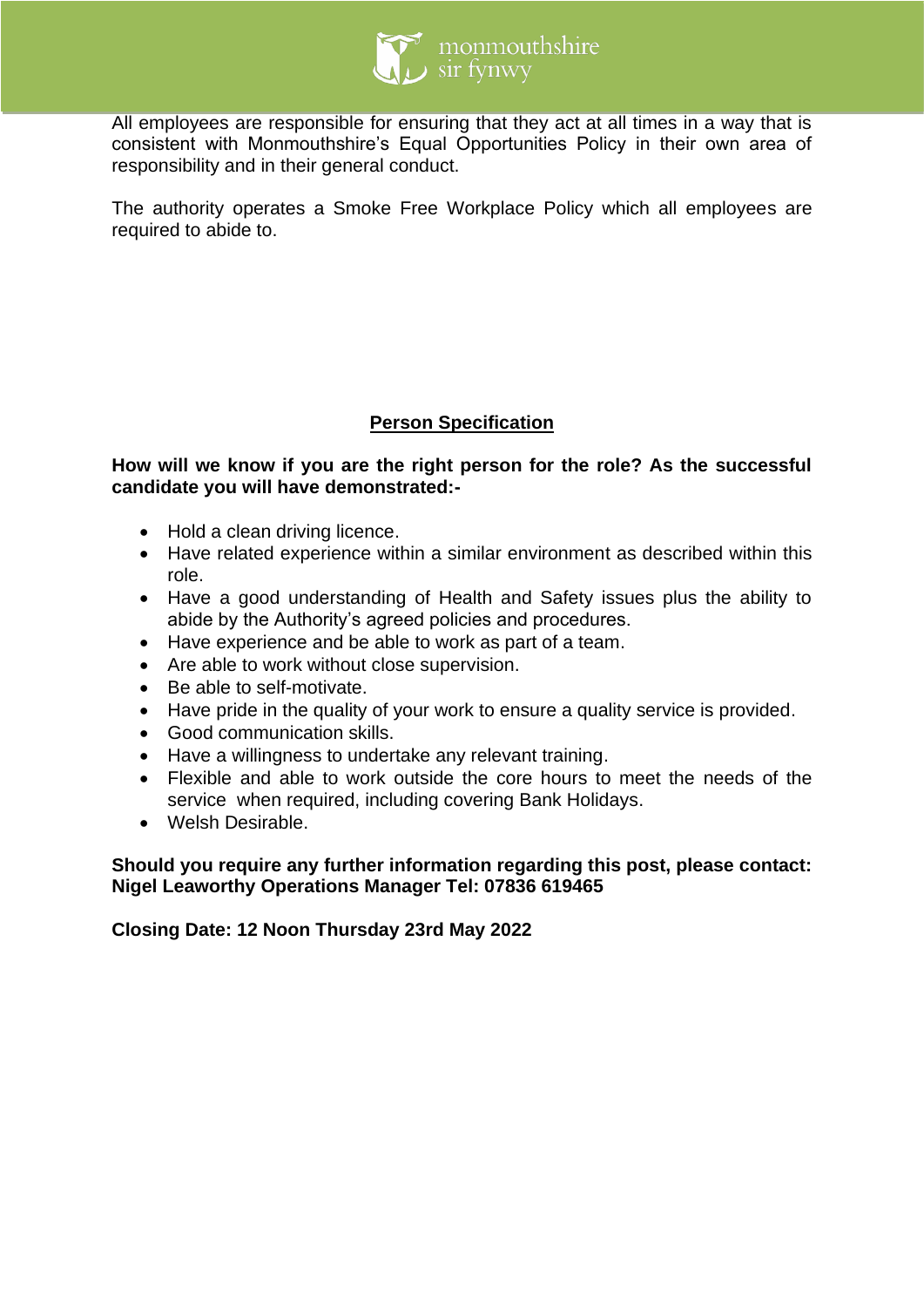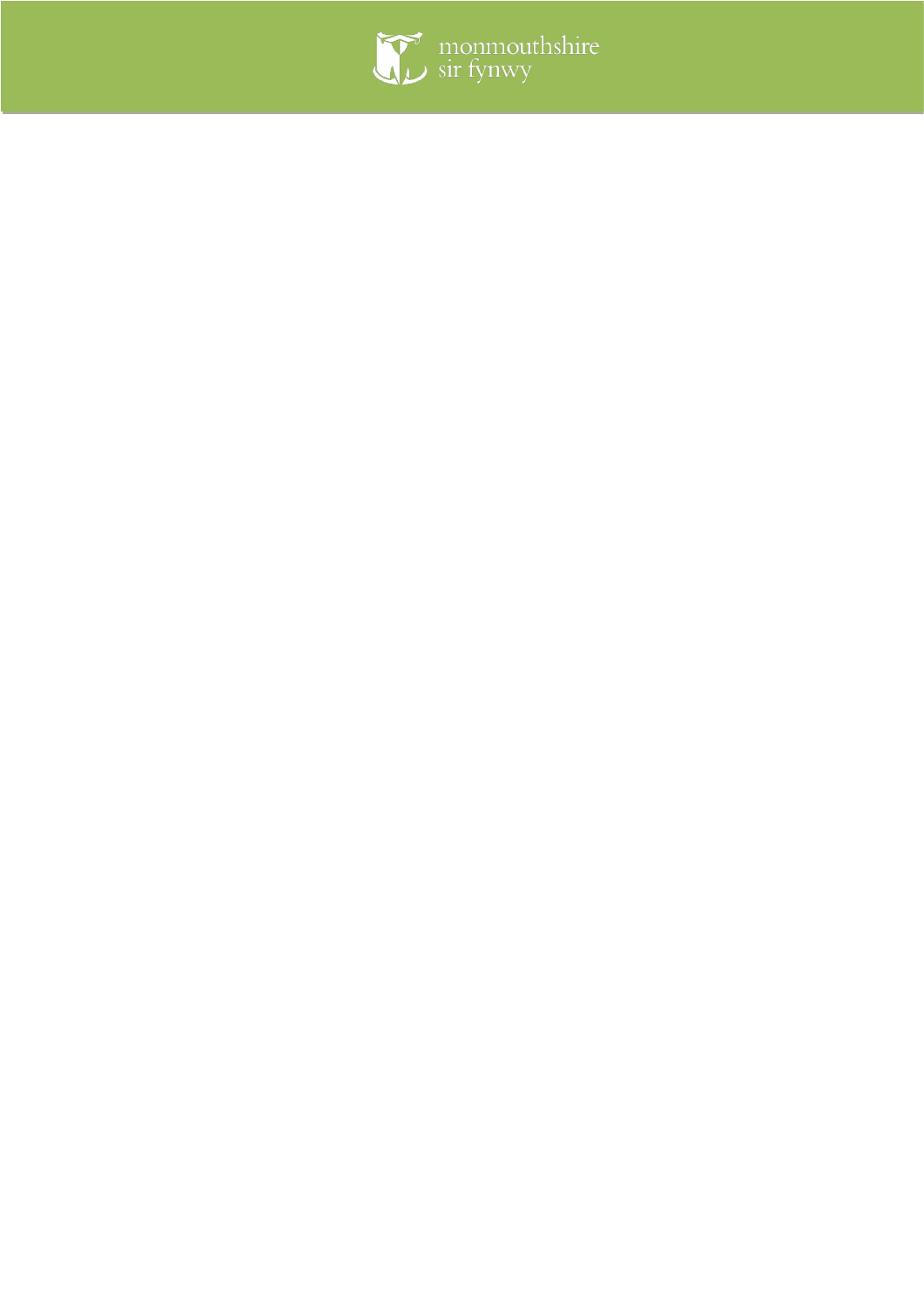

# **WELSH LANGUAGE SKILLS FRAMEWORK**

|                                                                                                                                                                                                                                                                                                                                                                                                                                                                                                                                                                                        |                                                                                                                                                                                                                                                                                                                                                                                                                                                                                                                                                                                                                                           | <b>LEVEL 1</b>                                                                                                                                     |                                                                                                                                                                                                                                                                 |  |
|----------------------------------------------------------------------------------------------------------------------------------------------------------------------------------------------------------------------------------------------------------------------------------------------------------------------------------------------------------------------------------------------------------------------------------------------------------------------------------------------------------------------------------------------------------------------------------------|-------------------------------------------------------------------------------------------------------------------------------------------------------------------------------------------------------------------------------------------------------------------------------------------------------------------------------------------------------------------------------------------------------------------------------------------------------------------------------------------------------------------------------------------------------------------------------------------------------------------------------------------|----------------------------------------------------------------------------------------------------------------------------------------------------|-----------------------------------------------------------------------------------------------------------------------------------------------------------------------------------------------------------------------------------------------------------------|--|
| Can understand basic everyday phrases if the speaker talks slowly and clearly and is willing to help. Can introduce yourself and others and can ask and answer questions regarding basic                                                                                                                                                                                                                                                                                                                                                                                               |                                                                                                                                                                                                                                                                                                                                                                                                                                                                                                                                                                                                                                           |                                                                                                                                                    |                                                                                                                                                                                                                                                                 |  |
| information, e.g. individual asking to see someone, where is the xxx meeting, toilet etc. Can transfer phone calls pass on a simple message or make a straightforward request, e.g. via e-mail.                                                                                                                                                                                                                                                                                                                                                                                        |                                                                                                                                                                                                                                                                                                                                                                                                                                                                                                                                                                                                                                           |                                                                                                                                                    |                                                                                                                                                                                                                                                                 |  |
| <b>UNDERSTANDING</b>                                                                                                                                                                                                                                                                                                                                                                                                                                                                                                                                                                   | <b>SPEAKING</b>                                                                                                                                                                                                                                                                                                                                                                                                                                                                                                                                                                                                                           | <b>READING</b>                                                                                                                                     | <b>WRITING</b>                                                                                                                                                                                                                                                  |  |
| Can understand simple questions: where is<br>➤<br>the xxx meeting, where is the toilet, who is<br>the person they wish to see. Can understand<br>who to transfer a phone call to etc,                                                                                                                                                                                                                                                                                                                                                                                                  | $\triangleright$ Can pronounce place names and personal<br>names correctly.<br>$\triangleright$ Can greet individuals face to face or over<br>the phone<br>$\triangleright$ Can open and close a conversation or open<br>and close a meeting.<br>Can understand sentences when people talk about everyday situations, e.g. simple personal and family information. Can hold a basic conversation with someone to obtain or exchange<br>straightforward information, e.g. discuss how a person is feeling; something which has happened; simple plan for the future. Can write and read messages in letters or e-mails describing familiar | $\triangleright$ Can read short sentence, e.g. basic signs,<br>simple instructions, agenda items, simple<br>information on forms<br><b>LEVEL 2</b> | $\triangleright$ Can open and close an e-mail or letter<br>$\triangleright$ Can write personal names, place names, job<br><i>titles</i><br>$\triangleright$ Can write a simple message to a colleague<br>on paper or e-email, e.g. such and such has<br>called. |  |
| issues and written in short sentences.                                                                                                                                                                                                                                                                                                                                                                                                                                                                                                                                                 |                                                                                                                                                                                                                                                                                                                                                                                                                                                                                                                                                                                                                                           |                                                                                                                                                    |                                                                                                                                                                                                                                                                 |  |
| <b>UNDERSTANDING</b>                                                                                                                                                                                                                                                                                                                                                                                                                                                                                                                                                                   | <b>SPEAKING</b>                                                                                                                                                                                                                                                                                                                                                                                                                                                                                                                                                                                                                           | <b>READING</b>                                                                                                                                     | <b>WRITING</b>                                                                                                                                                                                                                                                  |  |
| Can understand when people speak slowly<br>➤<br>about everyday situations, e.g. providing<br>personal information, talking about what<br>they have been doing, what they would like<br>to do, how they feel general<br>Can understand when people ask you do<br>something                                                                                                                                                                                                                                                                                                              | Can communicate simple information or<br>➤<br>ask common questions, e.g. to acquire<br>information from an individual<br>$\triangleright$ Can use Welsh to get to and emphasise<br>with the individual but not able to conduct<br>the entire conversation or session in Welsh<br>$\triangleright$ Can hold a short conversation with an<br>exchange<br>relatively<br>individual<br><sub>or</sub><br>straightforward information<br>$\triangleright$ Can contribute to a meeting, but need to<br>revert to English for specialist terms.                                                                                                   | Can read short message and certain letters<br>➤<br>or e-mails, e.g. those which make a request<br>or ask you to pass on a message                  | Can write a short message to a colleague<br>➤<br>asking a question, thanking her/him,<br>explaining something, e.g. time and place<br>of a meeting<br>Can write a short letter or e-mail to arrange<br>➤<br>an appointment                                      |  |
| LEVEL <sub>3</sub>                                                                                                                                                                                                                                                                                                                                                                                                                                                                                                                                                                     |                                                                                                                                                                                                                                                                                                                                                                                                                                                                                                                                                                                                                                           |                                                                                                                                                    |                                                                                                                                                                                                                                                                 |  |
| Can understand the main points when an individual or colleague is talking about familiar subjects, e.g. during a conversation or small group meeting. Can hold extended conversations with fluent<br>speakers about familiar subjects involving everyday work. Can describe experiences and events and provide concise explanations and reasons for opinions and plans. Can read articles, letters or<br>e-mails about general subjects. Can write letters or e-mails about most subjects, e.g. requesting something; providing information; inviting somebody or organising an event. |                                                                                                                                                                                                                                                                                                                                                                                                                                                                                                                                                                                                                                           |                                                                                                                                                    |                                                                                                                                                                                                                                                                 |  |
| <b>UNDERSTANDING</b>                                                                                                                                                                                                                                                                                                                                                                                                                                                                                                                                                                   | <b>SPEAKING</b>                                                                                                                                                                                                                                                                                                                                                                                                                                                                                                                                                                                                                           | <b>READING</b>                                                                                                                                     | <b>WRITING</b>                                                                                                                                                                                                                                                  |  |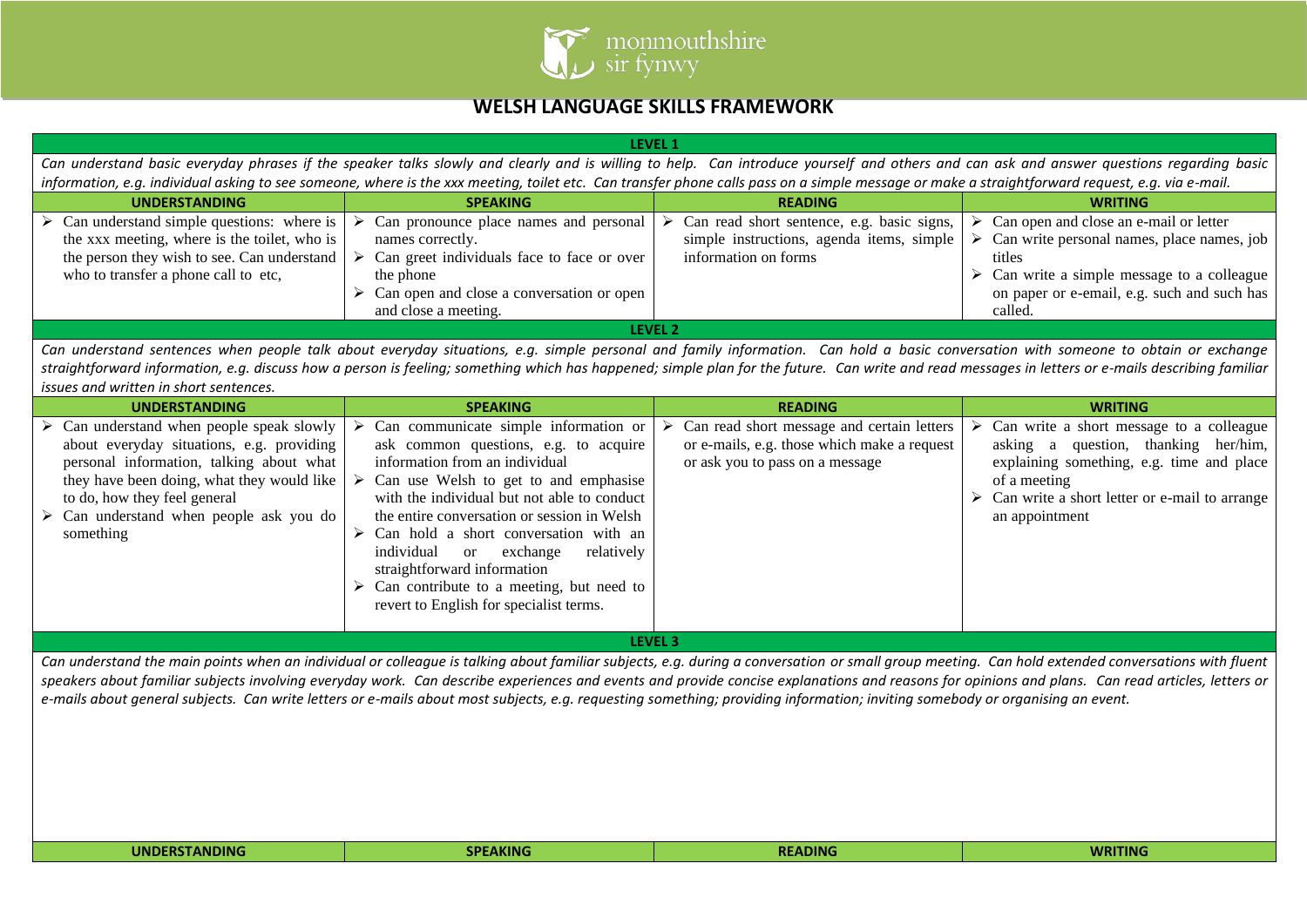| Can understand individuals and colleagues<br>when exchanging information or discussing<br>plans, if the subject is familiar.<br>$\triangleright$ Can understand a discussion at a meeting if<br>the subject is familiar.<br>$\triangleright$ Can understand individuals and colleagues<br>in a familiar situation or in everyday<br>conversation.                                                                                                                                                                                                                                                     | Can take part in most conversations with<br>colleagues about work and plans if the<br>vocabulary is not too technical.<br>Can hold a conversation with an individual<br>⋗<br>or exchanging relatively straightforward<br>information.<br>$\blacktriangleright$<br>Can contribute to a meeting but need to<br>revert to English for specialist terms.<br>$\triangleright$ Can adapt the style of language to suit the<br>audience. | Can understand most e-mail messages or<br>letters concerning day to day work.<br>$\triangleright$ Can guess the meaning of a word based on<br>context if the subject is familiar.<br>$\triangleright$ Can read a simple, straightforward article<br>in a newspaper or magazine types of<br>written material. | Can write a letter or e-mail to an individual,<br>or colleague about most topics in order to<br>request something; provide an explanation;<br>describe an experience or situation; invite<br>people or organise an event.<br>$\triangleright$ Can write relatively accurately when<br>drafting a short information leaflet or poster<br>in Welsh as required. |  |
|-------------------------------------------------------------------------------------------------------------------------------------------------------------------------------------------------------------------------------------------------------------------------------------------------------------------------------------------------------------------------------------------------------------------------------------------------------------------------------------------------------------------------------------------------------------------------------------------------------|-----------------------------------------------------------------------------------------------------------------------------------------------------------------------------------------------------------------------------------------------------------------------------------------------------------------------------------------------------------------------------------------------------------------------------------|--------------------------------------------------------------------------------------------------------------------------------------------------------------------------------------------------------------------------------------------------------------------------------------------------------------|---------------------------------------------------------------------------------------------------------------------------------------------------------------------------------------------------------------------------------------------------------------------------------------------------------------------------------------------------------------|--|
| <b>LEVEL 4</b>                                                                                                                                                                                                                                                                                                                                                                                                                                                                                                                                                                                        |                                                                                                                                                                                                                                                                                                                                                                                                                                   |                                                                                                                                                                                                                                                                                                              |                                                                                                                                                                                                                                                                                                                                                               |  |
| Can usually follow most conversations or discussions, even on unfamiliar topics, Can talk confidently with fluent speakers about familiar subjects relating to work, and an express an opinion, take<br>part in discussion, and talk extensively about general topics, e.g. in meetings or one-to-one situations with individuals. Can understand most correspondence, newspaper articles and reports<br>intended for fluent speakers with the aid of Welsh language resources and can scan long texts to find details. Can complete forms and write reports relating to work and respond accurately. |                                                                                                                                                                                                                                                                                                                                                                                                                                   |                                                                                                                                                                                                                                                                                                              |                                                                                                                                                                                                                                                                                                                                                               |  |
| <b>UNDERSTANDING</b>                                                                                                                                                                                                                                                                                                                                                                                                                                                                                                                                                                                  | <b>SPEAKING</b>                                                                                                                                                                                                                                                                                                                                                                                                                   | <b>READING</b>                                                                                                                                                                                                                                                                                               | <b>WRITING</b>                                                                                                                                                                                                                                                                                                                                                |  |
| $\triangleright$ Can follow most conversations and<br>discussions with individuals or colleagues<br>even if the subject matter is unfamiliar.                                                                                                                                                                                                                                                                                                                                                                                                                                                         | $\triangleright$ Can contribute effectively to internal and<br>external meetings in a work context.<br>$\triangleright$ Can converse comfortably with individuals<br>and exchange information as required.<br>$\triangleright$ Can argue for and against a specific case.<br>$\triangleright$ Can chair meetings and answer questions<br>from the chair confidently.                                                              | $\triangleright$ Can read most correspondence and scan<br>long texts to find details.<br>$\triangleright$ Can understand most newspaper articles<br>and reports with the aid of a dictionary.<br>$\triangleright$ Can understand texts, unless written in a<br>very formal or colloquial form.               | $\triangleright$ Can produce correspondence of all types,<br>short reports, documents and literature with<br>support of Welsh language translation aids<br>eg. Cysgeir, cysill.                                                                                                                                                                               |  |
| <b>LEVEL 5</b>                                                                                                                                                                                                                                                                                                                                                                                                                                                                                                                                                                                        |                                                                                                                                                                                                                                                                                                                                                                                                                                   |                                                                                                                                                                                                                                                                                                              |                                                                                                                                                                                                                                                                                                                                                               |  |
| Can understand everything that is being said. Can talk extensively about complex issues, presenting difficult information and can facilitate and summarise extended or complex discussions. Can<br>summarise information from different sources (orally and in writing) and present it in a coherent way. Can express themselves spontaneously, fluently and in detail, adapting the language to suit<br>the audience.                                                                                                                                                                                |                                                                                                                                                                                                                                                                                                                                                                                                                                   |                                                                                                                                                                                                                                                                                                              |                                                                                                                                                                                                                                                                                                                                                               |  |
| <b>UNDERSTANDING</b>                                                                                                                                                                                                                                                                                                                                                                                                                                                                                                                                                                                  | <b>SPEAKING</b>                                                                                                                                                                                                                                                                                                                                                                                                                   | <b>READING</b>                                                                                                                                                                                                                                                                                               | <b>WRITING</b>                                                                                                                                                                                                                                                                                                                                                |  |
| all conversations<br>follow<br>$\triangleright$ Can<br>and<br>discussions with individuals or colleagues.<br>$\triangleright$ Can understand the ambiguity and nuance<br>of language.                                                                                                                                                                                                                                                                                                                                                                                                                 | $\triangleright$ Can express yourself fully in detail, even<br>when discussing complex issues.<br>Can adapt the style and register of your<br>language to suit the audience.                                                                                                                                                                                                                                                      | $\triangleright$ Can read and understand almost all written<br>texts without difficulty, referring to a<br>dictionary occasionally.<br>$\triangleright$ Can read long texts to find relevant details<br>and can understand most types of written<br>material.                                                | $\triangleright$ Can write reports in a clear style<br>appropriate to the reader with the support of<br>electronic language aids.<br>$\triangleright$ Can write formal or informal Welsh as<br>required.<br>$\triangleright$ Can write a range of documents accurately<br>and with confidence.                                                                |  |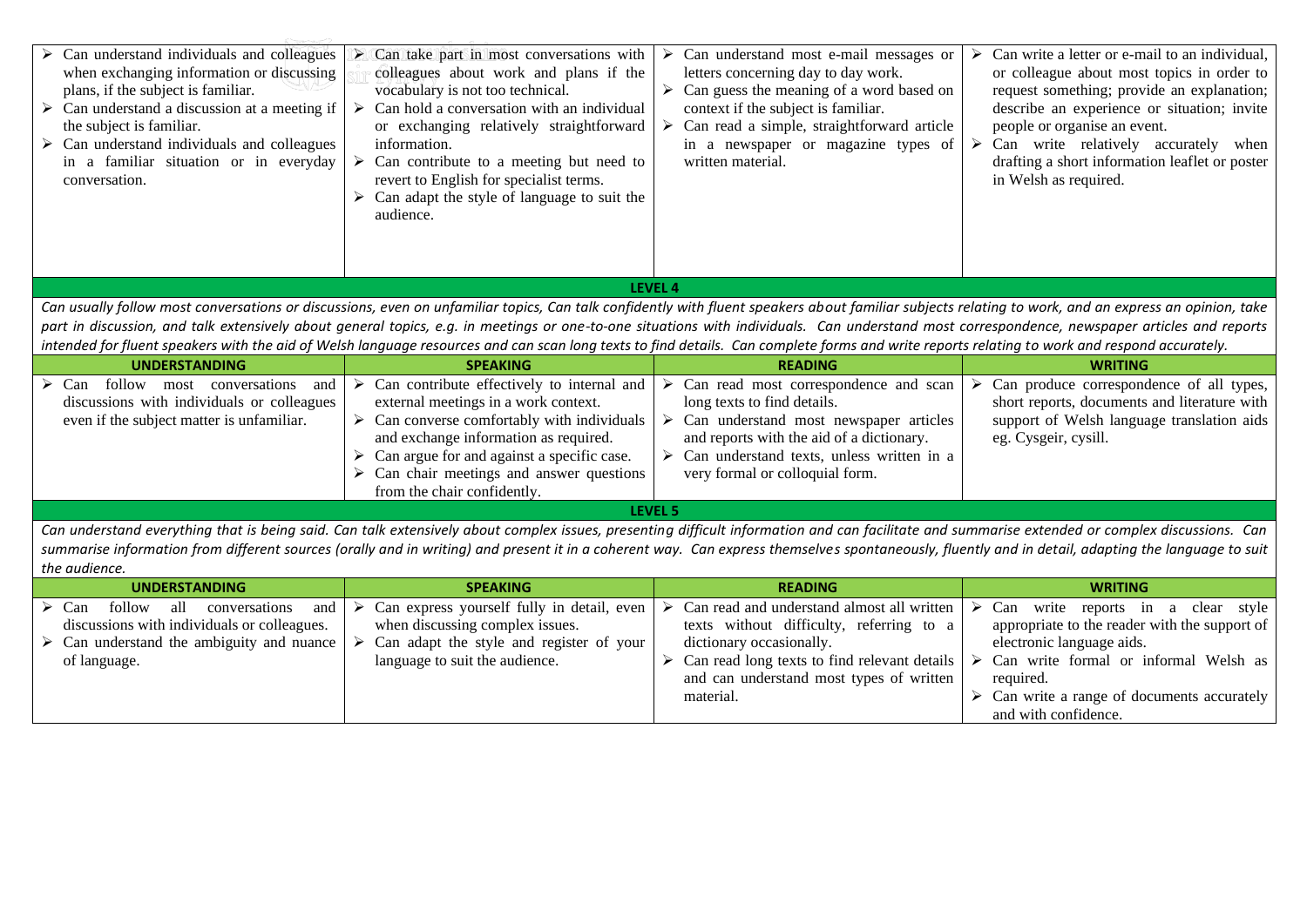# **HYSBYSEB RÔL**

MAE'R SWYDD HON YN HYSBYSEB FEWNOL SYDD OND AR GAEL I WEITHWYR CYFLOGEDIG CYNGOR SIR FYNWY, STAFF 'MEWN RISG' YN UNOL Â PHOLISI GWARCHOD CYFLOGAETH A GWEITHWYR ASIANTAETH SYDD WEDI EU CYMRYD YMLAEN GAN Y CYNGOR AR HYN O BRYD.

**TEITL Y RÔL:** Gweithiwr Cynnal a Chadw Tiroedd Parahoel.

#### **RHIF ADNABOD Y SWYDD:**

# **GRADD:** BAND C Pwynt 5 ar y Golofn Gyflog £19,650 – Pwynt 8 ar y Golofn Gyflog £20,852 y Flwyddyn

**ORIAU:** 37 o oriau sylfaenol yr wythnos (Fodd bynnag bydd gofyn gweithio 43 o oriau'r wythnos, gyda'r 6 awr ychwanegol yn cael eu talu ar sail goramser – amser a chwarter).

### **LLEOLIAD:**

Gallai hyn newid yn y dyfodol os oes angen adleoli lleoliad y gwasanaeth. Ni thelir lwfans adleoli neu aflonyddwch os bydd hyn yn digwydd.

**ASESIAD IAITH GYMRAEG:** Mae sgiliau iaith Gymraeg yn ddymunol.

#### **DIOGELU:**

Mae Diogelu Plant ac Oedolion yn flaenoriaethau allweddol i'r Cyngor. Ein nod yw cefnogi plant ac oedolion sydd mewn perygl i fod mor ddiogel ag y gallant ac i gyflawni eu potensial. Mae holl weithwyr a gwirfoddolwyr y Cyngor yn gyfrifol am chwarae eu rhan yn lles, diogelwch ac amddiffyn plant ac oedolion sydd mewn perygl. Bydd yr holl weithwyr a'r gwirfoddolwyr yn cael eu hyfforddi i'r lefel briodol o ddiogelu ac mae ganddynt ddyletswydd i gyflawni eu cyfrifoldebau personol dros ddiogelu.

# **PWRPAS Y SWYDD:**

Mae cynnal a chadw tiroedd yn darparu gwasanaeth hanfodol i sicrhau bod y Sir yn cyflawni ei dyheadau o ddarparu amgylchedd sy'n ddiogel, yn lân ac yn gynaliadwy. Bydd gweithwyr cynnal a chadw tiroedd, naill ai'n gweithio'n unigol neu fel tîm, yn cynnal mannau agored cyhoeddus; ymylon; plannu; ysgolion a safleoedd dan gontract i ddarparu amgylchedd gwyrdd a chynaliadwy o safon.

Gan amlaf bydd y swyddog yn gwneud gwaith cynnal a chadw tiroedd. Fodd bynnag, o bryd i'w gilydd bydd gofyn i chi weithio fel rhan o dîm gwasanaethau stryd, gan gynnal ansawdd yr amgylchedd lleol sy'n cynnwys codi sbwriel, ymateb i dipio anghyfreithlon ac ati. Dim ond os yw'r gweithiwr wedi nodi parodrwydd i gymryd rhan yn y gwasanaeth y caiff gwastraff ei lwytho (e.e. dal i fyny adeg gŵyl y banc).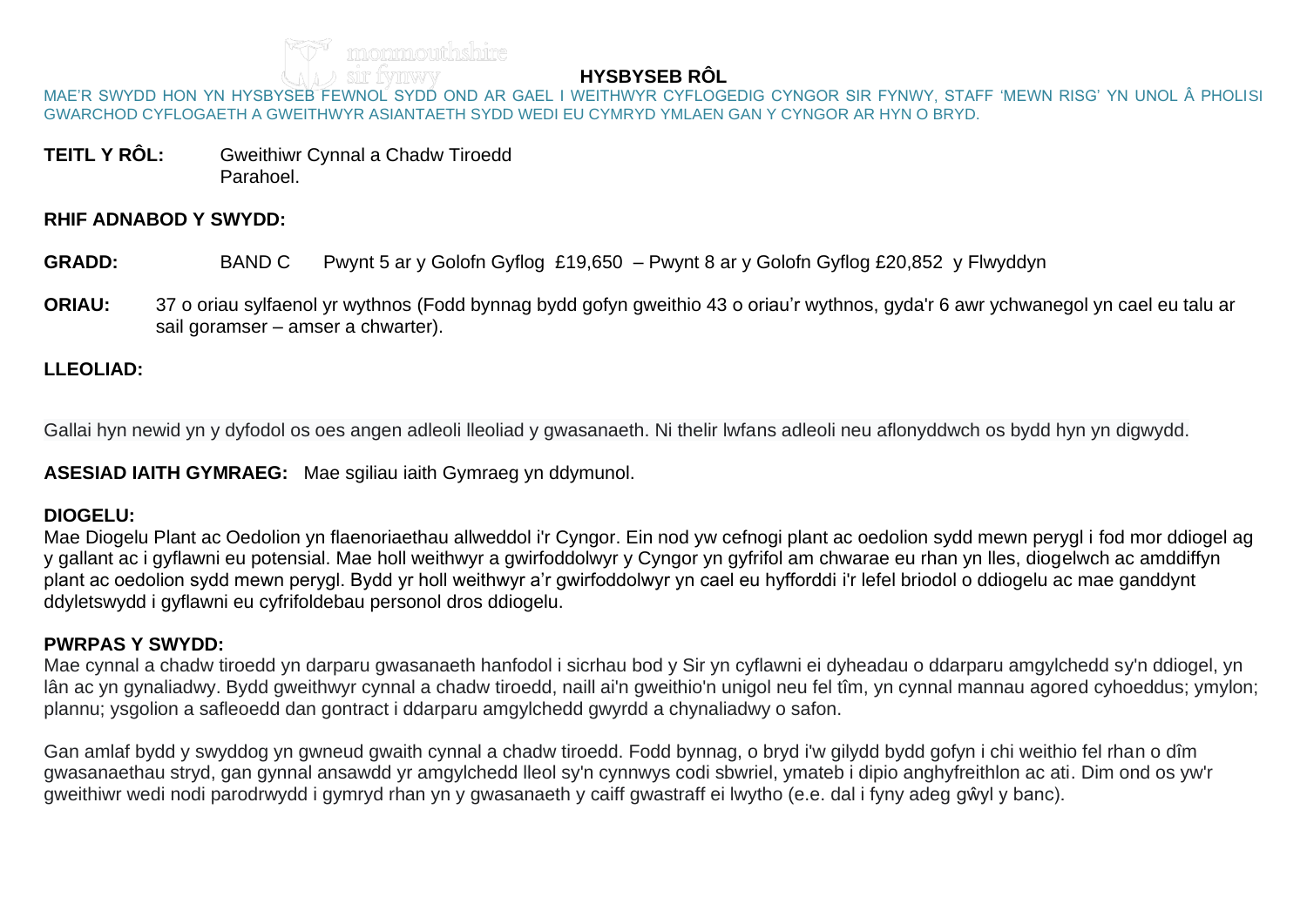## **Petai angen unrhyw wybodaeth bellach arnoch ynghylch y swydd hon, a fyddech gystal â chysylltu â: Nigel Leaworthy Rheolwr Gweithrediadau Ffôn: 07836 619465**

#### **Dyddiad Cau: 23 Mai 2022 A fyddech gystal â Nodi na allwn CV**

# **Gellir cwblhau ffurflenni cais ar–lein neu fe ellir eu lawrlwytho drwy gyfrwng: [www.monmouthshire.gov.uk/how-to-apply-for-council-jobs](http://www.monmouthshire.gov.uk/how-to-apply-for-council-jobs)**

Gellid cyflwyno ceisiadau yn y Gymraeg, ac ni chaiff cais a gyflwynir yn y Gymraeg ei drin yn llai ffafriol na chais a gyflwynir yn y Saesneg.

# **Dylid dychwelyd ffurflenni cais papur wedi'u cwblhau i'r cyfeiriad canlynol:- Gwasanaethau Pobl, Cyngor Sir Fynwy, Neuadd y Sir, Rhadyr, Brynbuga, Sir Fynwy, NP15 1GA**

Mae Cyngor Sir Fynwy yn gyflogwr cyfle cyfartal ac mae'n croesawu ceisiadau o bob adran o'r gymuned.

Mae pob swydd yn agored i'w rhannu oni nodir yn wahanol.

Mae Cyngor Sir Fynwy yn gweithredu polisi Gweithle Di-Fŵg..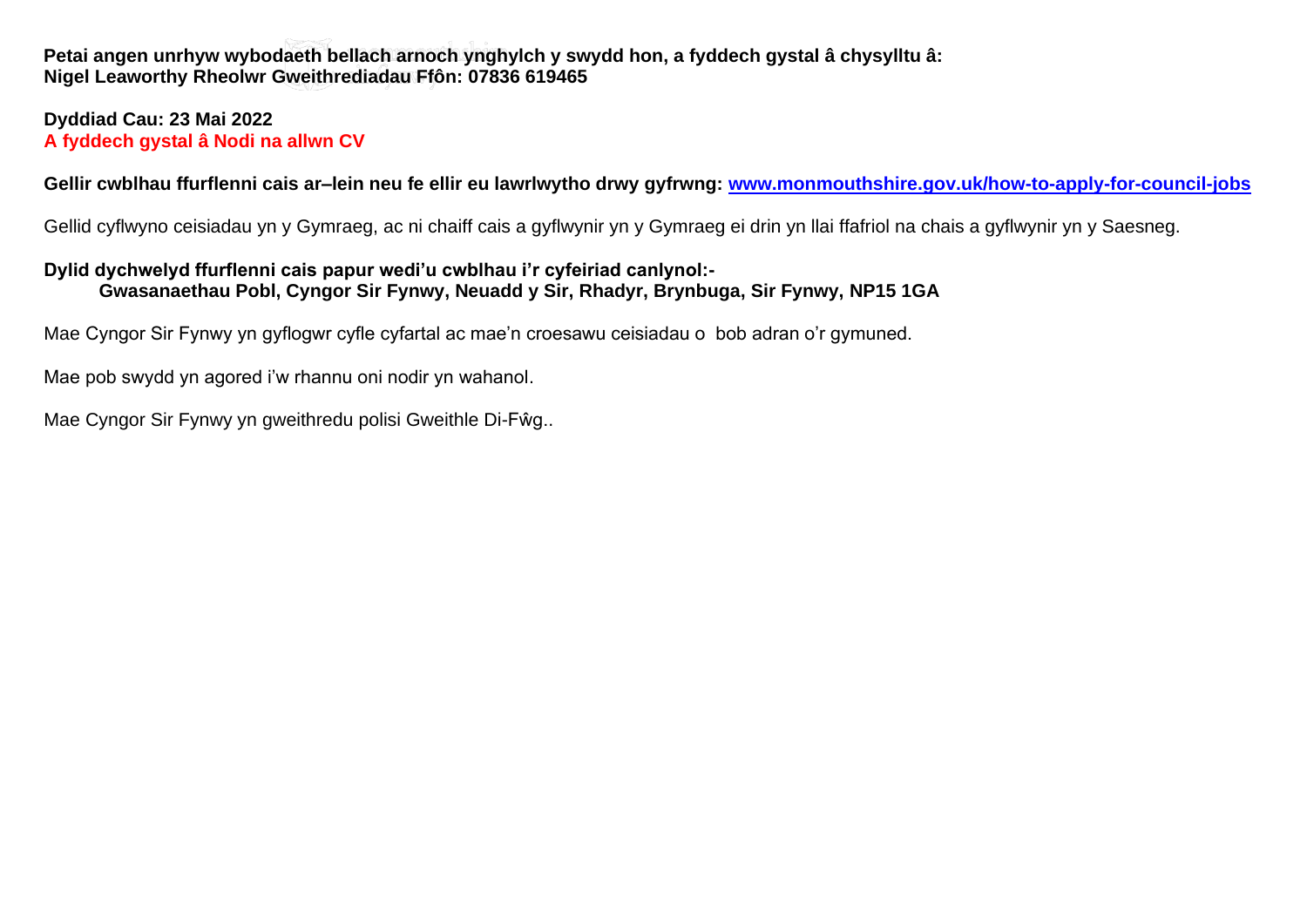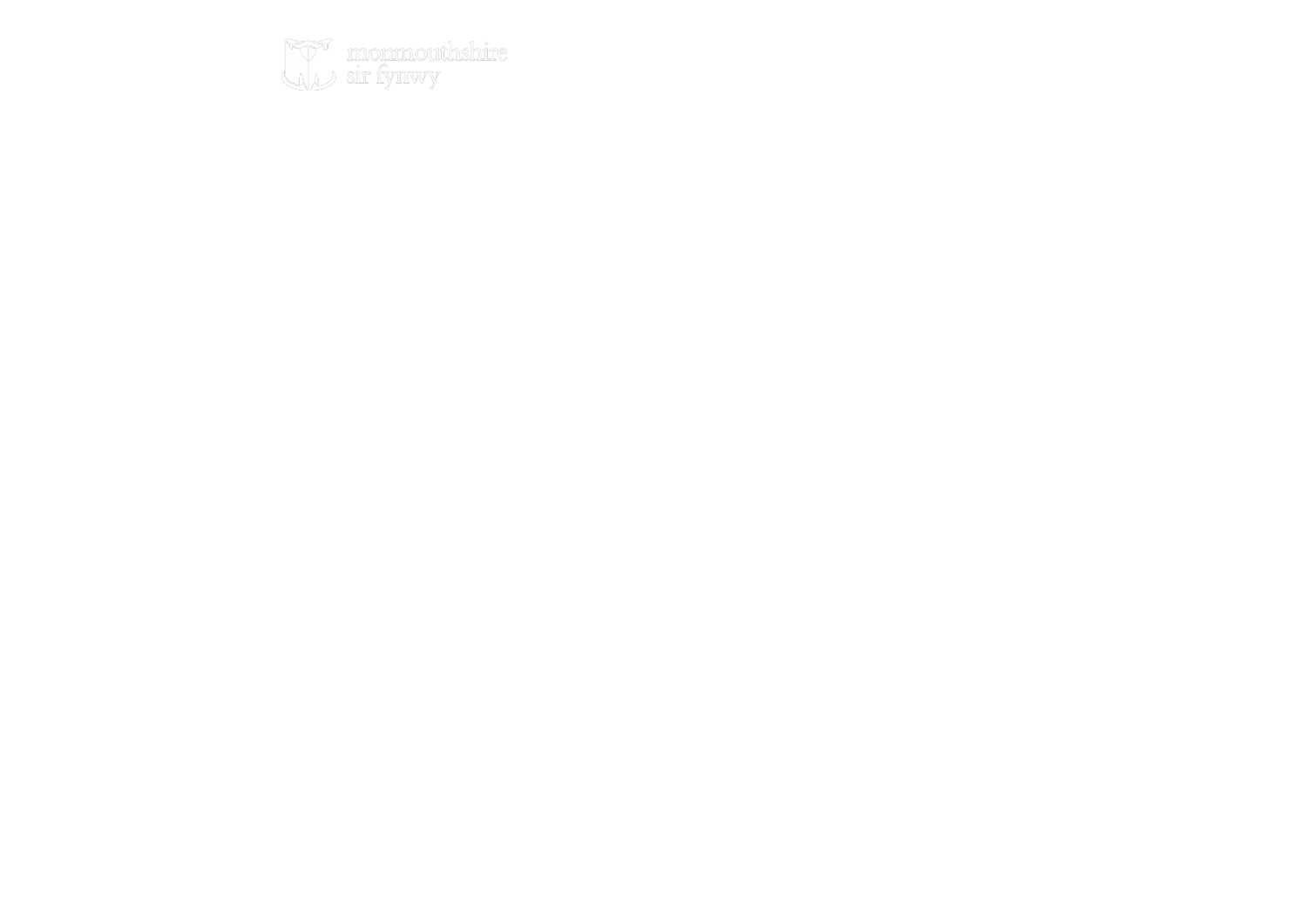

# **PROFFIL RÔL**

### **TEITL Y RÔL: Gweithiwr Cynnal a Chadw Tiroedd**

PARHAOL

#### **RHIF ADNABOD Y SWYDD:**

# **GRADD:** BAND C Pwynt 5 ar y Golofn Gyflog £19,650 – Pwynt 8 ar y Golofn Gyflog £20,852 y Flwyddyn

**ORIAU:** 37 o oriau sylfaenol yr wythnos (Fodd bynnag bydd gofyn gweithio 43 o oriau'r wythnos, gyda'r 6 awr ychwanegol yr wythnos o Ebrill – Hydref, bydd yr amser ychwanegol a weithiwyd drwy'r cyfnod hwn yn cael ei dynnu i ffwrdd yn ystod y cyfnod rhwng mis Tachwedd a chanol mis Mawrth.

### **LLEOLIAD:**

Gallai hyn newid yn y dyfodol os oes angen adleoli lleoliad y gwasanaeth. Ni thelir lwfans adleoli neu aflonyddwch os bydd hyn yn digwydd.

YN GYFRIFOL I: Goruchwyliwr Ardal

#### **ASESIAD IAITH GYMRAEG:**

Mae sgiliau iaith Gymraeg yn ddymunol.

#### Gwasanaethau Gwastraff a Stryd **…..Pwy ydym ni?**

Mae Gwasanaethau Gwastraff a Stryd yn Adran o fewn Gweithrediadau sydd newydd ei sefydlu. Mae'n gweld uno rhai o'r gwasanaethau uchel eu proffil y mae'r Cyngor yn eu darparu - Ailgylchu a Gwastraff, Glanhau Strydoedd, Glanhau a Chynnal a Chadw Tiroedd.

#### **DIOGELU:**

Mae Diogelu Plant ac Oedolion yn flaenoriaethau allweddol i'r Cyngor. Ein nod yw cefnogi plant ac oedolion sydd mewn perygl i fod mor ddiogel ag y gallant ac i gyflawni eu potensial. Mae holl weithwyr a gwirfoddolwyr y Cyngor yn gyfrifol am chwarae eu rhan yn lles, diogelwch ac amddiffyn plant ac oedolion sydd mewn perygl. Bydd yr holl weithwyr a'r gwirfoddolwyr yn cael eu hyfforddi i'r lefel briodol o ddiogelu ac mae ganddynt ddyletswydd i gyflawni eu cyfrifoldebau personol dros ddiogelu.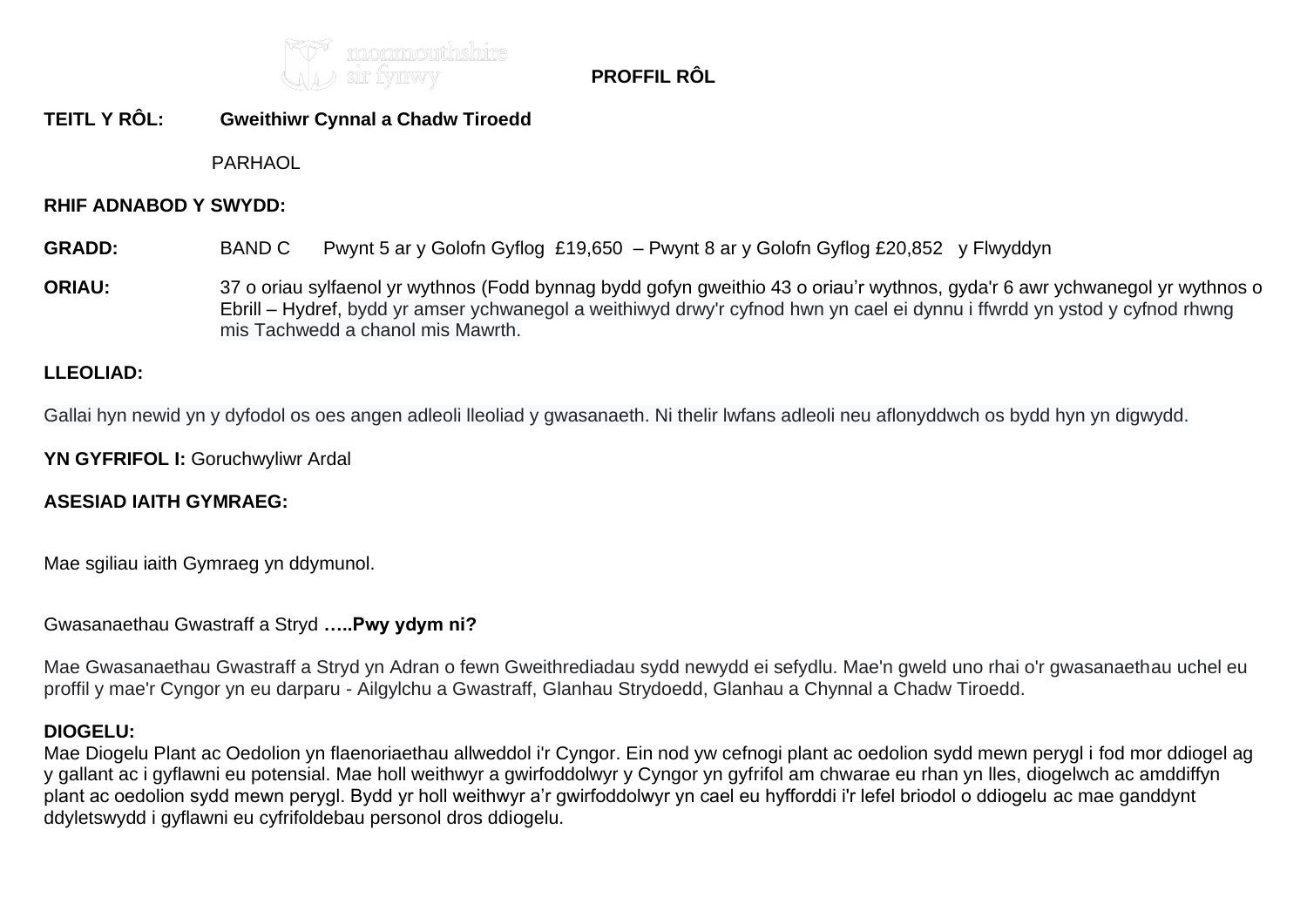## **Ein Pwrpas:-**

"Darparu amgylchedd sy'n ddiogel, yn lân ac yn gynaliadwy".

Yn benodol i'r adran Fasnachol a Gweithrediadau rydym eisiau'r canlynol:

- Ein preswylwyr i gael amgylchedd sy'n ddiogel, yn lân ac yn gynaliadwy. Yn benodol, byddwn yn ymrwymo i gadw'n strydoedd a'n mannau gwyrdd yn lân ac yn daclus, tra byddwn yn sicrhau ein bod yn gallu cynnal a chadw yn y modd mwyaf cynaliadwy sydd ar gael i ni, gan greu ymdeimlad o falchder a diogelwch yn ein cymunedau.
- Gweithio a chefnogi'n preswylwyr wrth iddynt ddod yn fwy cynaliadwy a lleihau eu heffaith ar yr amgylchedd. Fe fyddwn yn gwneud hyn drwy roi llai o wastraff i safleoedd tirlenwi ac ailgylchu cymaint â phosibl.
- Hyrwyddo creu ein Polisi Peillwyr a sefydlu cynefinoedd mwy amgylcheddol gynaliadwy ar dir sy'n eiddo i ni ac yn cael ei gynnal a'i gadw gennym ni.
- Darparu gwasanaeth effeithiol ar ôl cost ar ran y cyngor i'n cleientiaid allanol, tra sicrheir buddion ariannol i'r cyngor.
- Cael gweithlu mwy hyblyg ac aml-hyfforddedig.
- Darparu'r lefel o hyfforddiant a ddisgwylir gennym i'n holl staff yn ychwanegol at helpu i hyrwyddo gwelliant personol a datblygiad personol.

# **Pwrpas y Rôl hon:-**

Mae cynnal a chadw tiroedd yn darparu gwasanaeth hanfodol i sicrhau bod y Sir yn cyflawni ei dyheadau o ddarparu amgylchedd sy'n ddiogel, yn lân ac yn gynaliadwy. Bydd gweithwyr cynnal a chadw tiroedd, naill ai'n gweithio'n unigol neu fel tîm, yn cynnal mannau agored cyhoeddus; ymylon; plannu; ysgolion a safleoedd dan gontract i ddarparu amgylchedd gwyrdd a chynaliadwy o safon.

Gan amlaf bydd y swyddog yn gwneud gwaith cynnal a chadw tiroedd. Fodd bynnag, o bryd i'w gilydd bydd gofyn i chi weithio fel rhan o dîm gwasanaethau stryd, gan gynnal ansawdd yr amgylchedd lleol sy'n cynnwys codi sbwriel, ymateb i dipio anghyfreithlon ac ati. Dim ond os yw'r gweithiwr wedi nodi parodrwydd i gymryd rhan yn y gwasanaeth y caiff gwastraff ei lwytho (e.e. dal i fyny adeg gŵyl y banc).

# **Disgwyliadau a Chanlyniadau'r Rôl hon:-**

Bydd y rôl hon yn cefnogi'r sefydliad yn weithredol wrth lunio diwylliant a gweithlu Sir Fynwy.

Bydd yn ofynnol i chi:-

- Cynnal Arferion Gwaith Diogel i chi'ch hun ac i eraill yn unol ag Arferion gwaith Diogel a Pholisi Iechyd a Diogelwch y Cyngor
- Cydymffurfio â'r ddeddfwriaeth berthnasol mewn perthynas ag Iechyd a Diogelwch
- Cyflawni eich rôl mewn modd cwrtais a threfnus
- Ymgymryd â dyletswyddau eraill sy'n gymesur â gradd y swydd os yw'r hyfforddiant perthnasol wedi'i ddarparu.
- Trwydded yrru lân a chyfredol (a thrwydded HGV os yw'n berthnasol)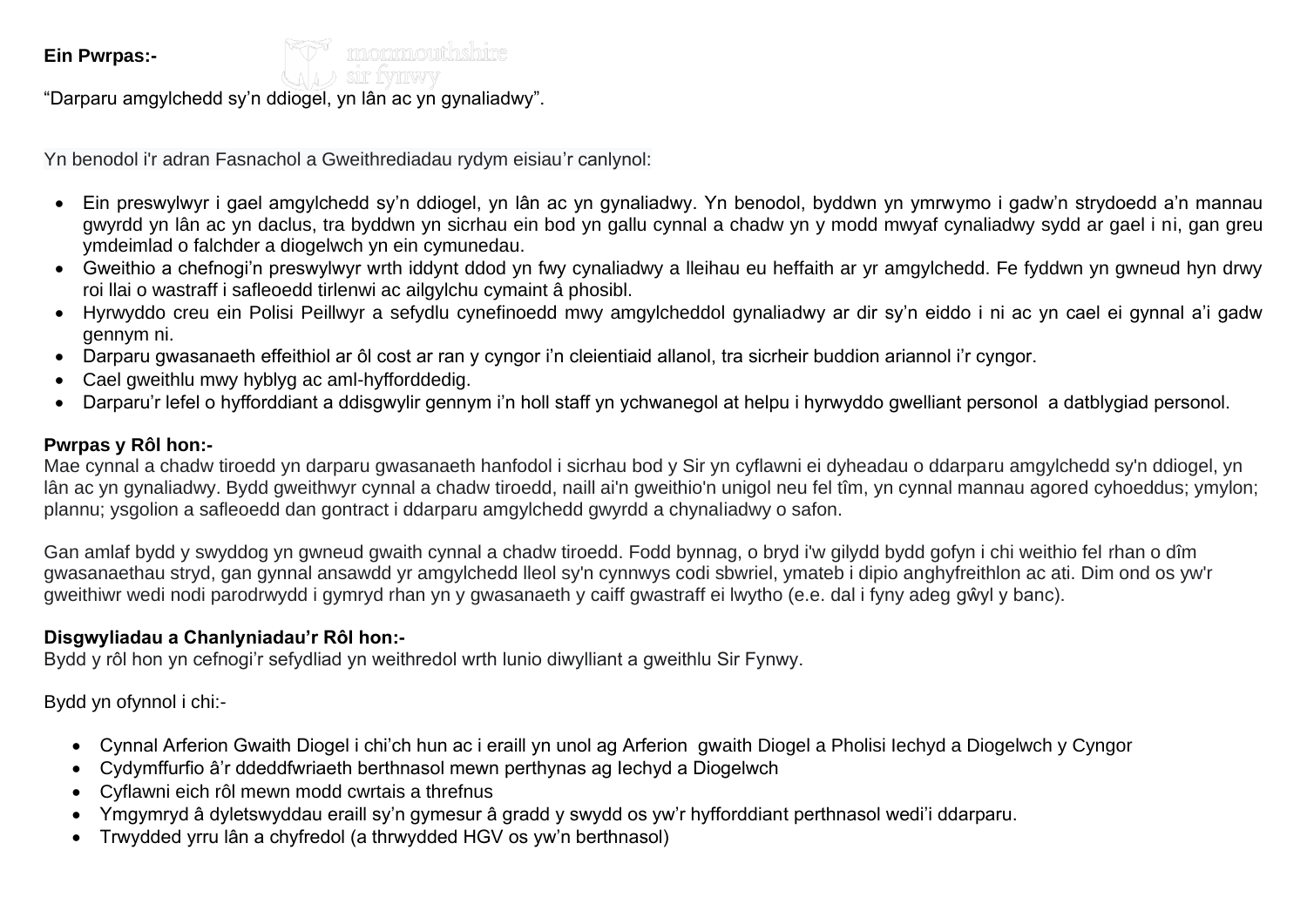- Ymgymryd ag unrhyw hyfforddiant sydd ei angen i gyflawni eich rôl yn ddiogel ac yn effeithiol .
- Cadw at egwyddorion ac arferion Cyfle Cyfartal fel y nodir ym Mholisi Cyfle Cyfartal y Cyngor
- Gweithio o fewn y cynllun oriau Blynyddol: 43 o oriau'r wythnos o ganol mis Mawrth drwyddo tan fis Hydref a 37 o oriau'r wythnos o fis Tachwedd i fis Mawrth. Oriau a gronnwyd i'w cymryd fel gwyliau rhwng mis Tachwedd a mis Mawrth
- Gweithio y tu allan i oriau gwaith arferol:
	- ➢ Penwythnosau a nosweithiau:- bydd angen rhywfaint o weithio ar benwythnos neu gyda'r nos. Gallai hyn gynnwys bod ar rota ar gyfer glanhau canol trefi, casgliadau gwastraff o farchnadoedd (a fyddech gystal â sylwi mai enghreifftiau yw'r rhain, nid rhestr derfynol). Bydd y rotâu hyn ar gael i bawb nodi argaeledd neu barodrwydd i weithio.
	- ➢ Gwyliau banc:- bydd y Cyngor yn darparu patrwm gweithio gŵyl banc a dal i fyny ar sail dreigl tair blynedd. Rhagdybir bod staff yn gweithio a bydd system deg a chyfartal yn cael ei datblygu i ganiatáu i bobl gael amser i ffwrdd dros wyliau banc.
	- ➢ Ymateb i argyfyngau (gan gynnwys gyda'r nos, penwythnosau a gwyliau banc) disgwylir i staff allu cynorthwyo'r Cyngor yn ei ymateb i argyfyngau ar gyfarwyddyd gan reolwyr. Mae hyn yn cynnwys achlysuron fel llifogydd (bagiau tywod), eira (clirio canol tref), stormydd (symud coed).
	- ➢ Bydd amserlennu ar gyfer gweithio ar ŵyl y banc, ar benwythnosau ac ati yn cael eu seilio ar egwyddorion tegwch a chydraddoldeb gyda chytundeb statws sengl yn berthnasol.

# **Eich cyfrifoldebau fydd:-**

- Gweithgareddau torri gwair gan ddefnyddio offer llaw a reidio i fannau agored, ysgolion ac ati.
- Cynorthwyo gyda thyllu beddau a thasgau sy'n ymwneud â mynwentydd pan fydd hyfforddiant addas wedi'i roi.
- Cynnal nodweddion garddwriaethol gan gynnwys gwely llwyni ac ardaloedd o wasarn blynyddol..
- Marcio a chynnal a chadw amrywiol gyfleusterau chwaraeon
- Ymgymryd â thirlunio mannau agored.
- Gwaith coedyddiaeth.
- Gwagio biniau sbwriel a chodi sbwriel i fannau agored, ymylon ac arwynebau caled (adweithiol neu ragweithiol/wedi'u hamserlennu).
- Ymateb i geisiadau gwasanaeth tipio anghyfreithlon gan sicrhau bod y broses gywir yn cael ei dilyn ar gyfer casglu tystiolaeth.
- Sicrhau bod cerbydau'n cael eu cadw'n lân a bod archwiliadau diogelwch dyddiol yn cael eu cynnal.
- Sicrhau bod offer a pheiriannau yn cael eu defnyddio yn unol â chyngor a chyfarwyddiadau'r gwneuthurwr
- Cyflawni dyletswyddau a gwaith arall i ddarparu gwasanaethau i'r Awdurdod ac sy'n gymesur â'r telerau ac amodau.
- Ymateb i geisiadau gwasanaeth tipio anghyfreithlon gan sicrhau bod y broses gywir yn cael ei dilyn ar gyfer casglu tystiolaeth ..
- Casglu gwastraff:-
	- ➢ Rota Gŵyl y Banc ond dim ond [pan fydd y gweithiwr wedi nodi parodrwydd i gael ei gynnwys yn y rota ar gyfer Gwastraff.
	- ➢ Diwrnod gwaith cyffredin:- dim ond pan fydd prinder staff ar y fath lefel fel nad oes dewis arall a phob dull priodol arall o sicrhau bod rhywun yn cyflenwi wedi dod i ben..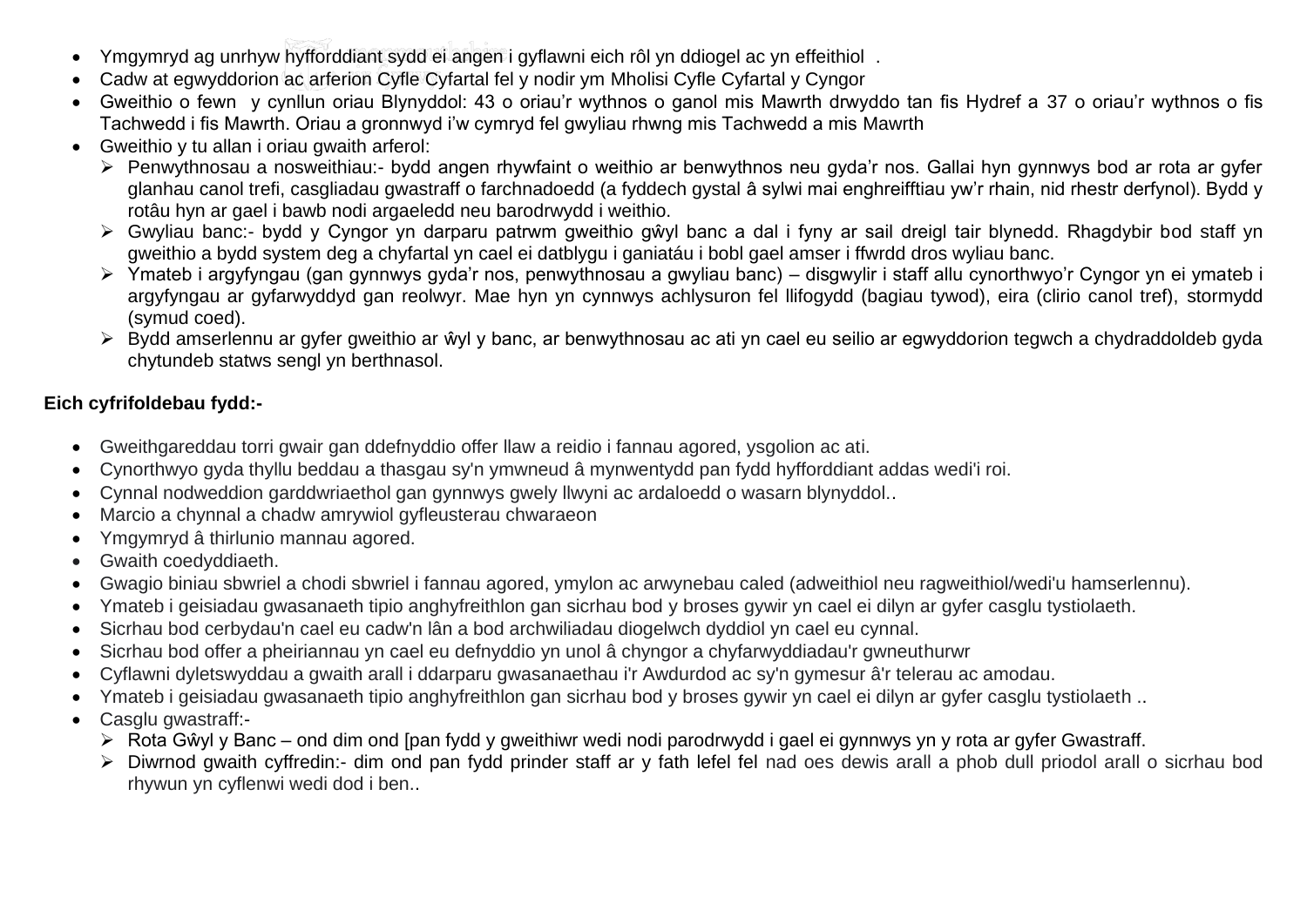- Gweithredu fel Llwythwr Llanw yn ôl yr angen, neu Yrrwr HGV Llanw/ Gyrrwr Ysgubo Wrth Gefn os oes gennych brofiad a thrwydded berthnasol a bod hyfforddiant wedi'i roi. (Bydd tâl uwch yn cael ei wneud pan fydd y dyletswyddau gyrru hyn yn cael eu cyflawni - cyfeiriwch at y Disgrifiad Swydd priodol).
- Cydymffurfio â holl ddeddfwriaeth Iechyd a Diogelwch a chodau ymarfer i sicrhau eich diogelwch eich hun a diogelwch eich cydweithwyr
- Cydymffurfio ag egwyddorion ac arferion cyfle cyfartal fel y nodir ym Mholisi Cyfle Cyfartal y Cyngor.

# **Dyma'r hyn y gallwn ei ddarparu ar eich cyfer:-**

- Hyfforddiant perthnasol a fydd yn eich galluogi i gyflawni eich dyletswyddau yn ddiogel ac yn effeithiol.
- Offer a dillad a fydd yn eich galluogi i gyflawni eich dyletswyddau yn ddiogel.
- Byddwn yn anelu at leihau neu ddisodli'r ffurfiau papur o gyfarwyddo a chyfathrebu a darparu modd mwy electronig o gyfathrebu ar eich cyfer e.e. Y person Cysylltiedig, mynediad i Hyb Sir Fynwy.
- Gallwn ddarparu ar eich cyfer gyfle i fod yn rhan o dîm hyblyg newydd sydd eisiau cyflawni gwasanaethau rhagorol i'n cwsmeriaid, boed yn breswylwyr yn Sir Fynwy neu yn Gleientiaid Allanol sy'n talu am ein gwasanaethau.

# **Beth arall sydd angen i chi wybod ….Gwerthoedd Sir Fynwy yw:**

Tryloywder: Rydym yn agored ac yn onest. Caiff pobl y cyfle i gymryd rhan a dweud wrthym beth sy'n bwysig iddynt.

Tegwch: Ein nod yw darparu dewis, cyfleoedd a phrofiadau teg a dod yn sefydliad sydd wedi'i adeiladu ar barch y naill at y llall.

Hyblygrwydd: Anelwn at fod yn hyblyg yn ein ffordd o feddwl a gweithredu er mwyn dod yn sefydliad effeithiol ac effeithlon.

Gwaith Tîm Ein nod yw cydweithio i rannu ein llwyddiannau a'n methiannau drwy adeiladu ar ein cryfderau a chefnogi ein gilydd i gyflawni ein nodau.

A bydd y rôl hon yn gweithio gyda Sir Fynwy i gyflawni'r rhain.

# **Yn ychwanegol:**

Mae'r holl weithwyr yn gyfrifol am sicrhau eu bod yn gweithredu bob amser mewn ffordd sy'n gyson â Pholisi Cyfle Cyfartal Sir Fynwy yn eu maes cyfrifoldeb eu hunain ac yn eu hymddygiad cyffredinol.

Mae'r awdurdod yn gweithredu Polisi Gweithle Di-fwg y mae'n ofynnol i bob gweithiwr gadw ato.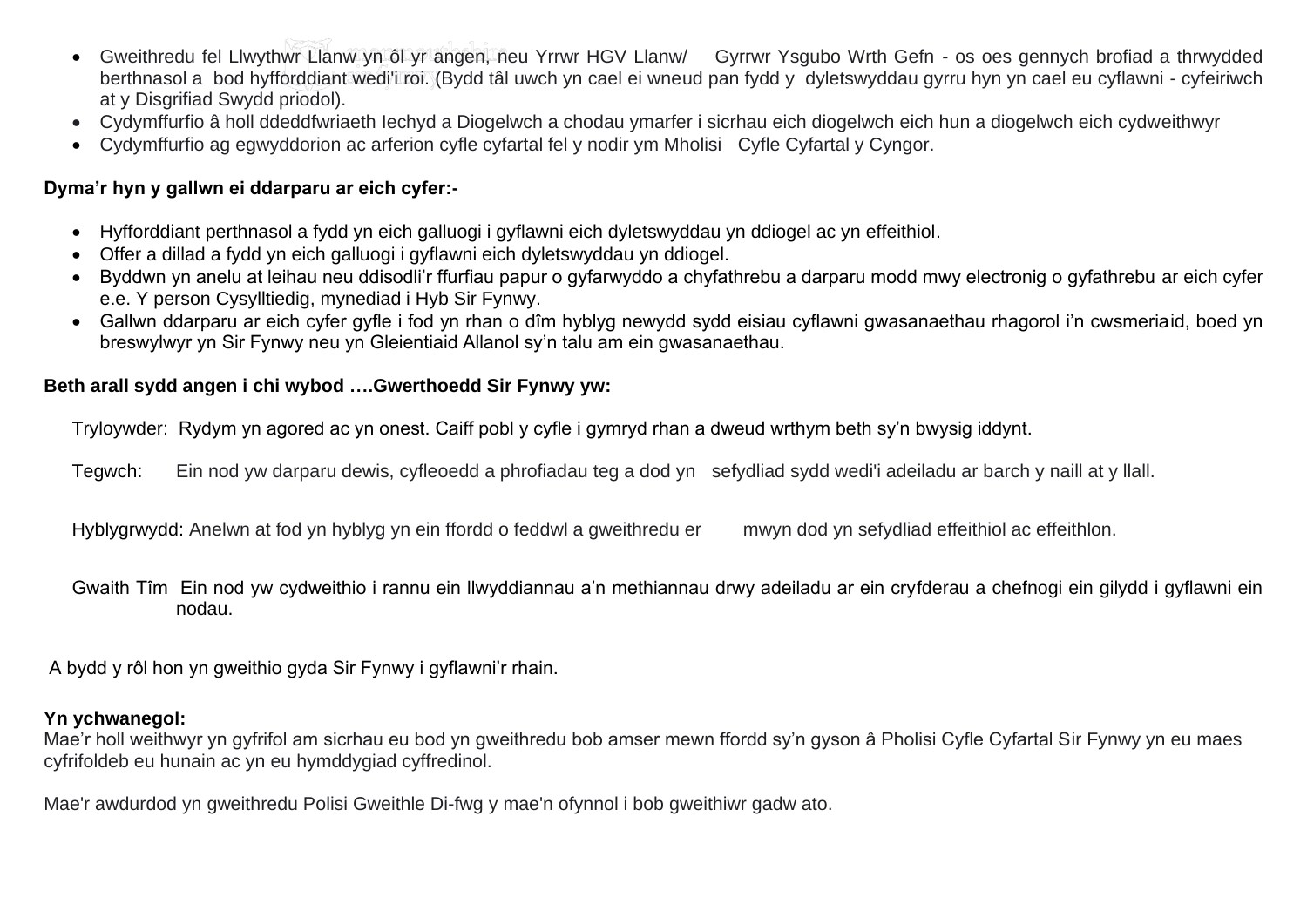# **Manyleb Person**

# **Sut fyddwn ni'n gwybod ai chi yw'r person cywir ar gyfer y rôl hon? Fel yr ymgeisydd llwyddiannus fe fyddwch wedi arddangos:-**

- Yn dal trwydded yrru lân.
- Profiad cysylltiedig o fewn amgylchedd tebyg i'r hyn a ddisgrifir o fewn y rôl hon.
- Meddu ar ddealltwriaeth dda o faterion Iechyd a Diogelwch ynghyd â'r gallu i gadw at bolisïau a gweithdrefnau cytunedig yr Awdurdod.
- Profiad a gallu i weithio fel rhan o dîm.
- Yn gallu gweithio heb oruchwyliaeth glos.
- Yn gallu hunan-gymell.
- Ymfalchïo yn ansawdd eich gwaith i sicrhau y darperir gwasanaeth o ansawdd.
- Sgiliau cyfathrebu da.
- Bod yn barod i ymgymryd ag unrhyw hyfforddiant perthnasol.
- Yn hyblyg ac yn gallu gweithio y tu allan i oriau craidd i gwrdd ag anghenion y gwasanaeth pan fydd yn ofynnol, gan gynnwys dros Wyliau'r Banc.
- Cymraeg yn Ddewisol.

### **Petai angen unrhyw wybodaeth bellach arnoch ynghylch y swydd hon, a fyddech gystal â chysylltu â: Nigel Leaworthy Rheolwr Gweithrediadau Ffôn: 07836 619465**

**Dyddiad Cau: \*23 Mai 2022**